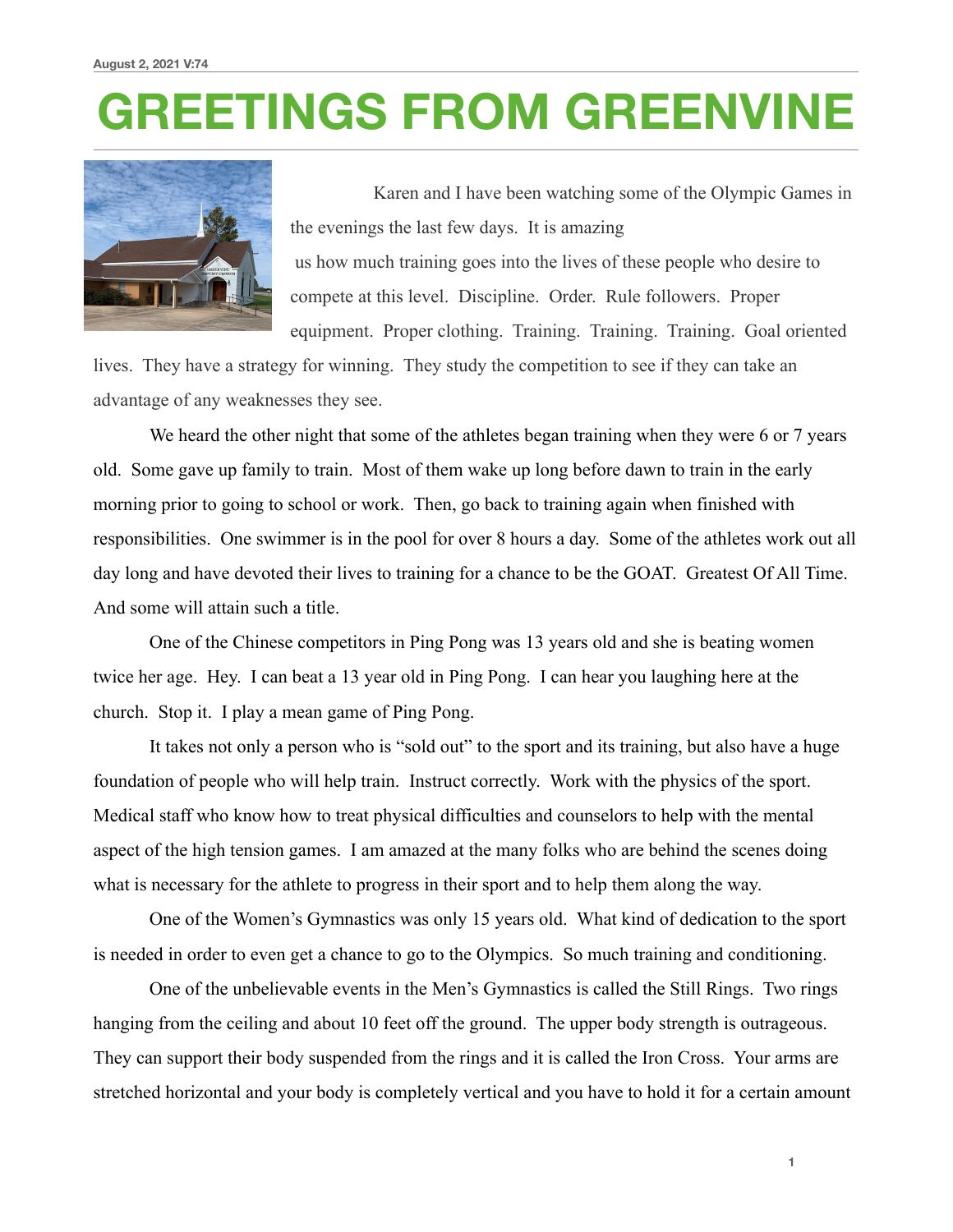of time. Did I tell you that they were suspended from two rings that were on ropes completely independent of each other and have the ability to swing wildly.

 We were watching a men's swimming event. The winner and the second place swimmer both broke the Olympic record and the world record. However, the winner won by 6 one hundredths of a second. That is .06 of a second.

 It's no wonder that they train so hard. Everyone there is trying to be the best they have ever been.

 I am reminded of the many times that Paul uses terms that were used in the Olympics back when he was around. He took those thoughts and truths and made spiritual truths out of them.

 Paul writes to Timothy in **2 Timothy 2: 5 "Anyone who competes as an athlete does not receive the victor's crown except by competing according to the rules."** Here Paul uses the picture of staying the course and competing according to the rules. All of the athletes in the Olympics know long before the games exactly what the rules are and how to abide by them. That is similar to the way we are to be obedient to God and to follow what He wants. He wants full control of our lives. He desires that we perform according to His Word. The old hymn is: "Trust and obey, for there's no other way, to be happy in Jesus, but to trust and obey."

 In **1 Timothy 4: 7 & 8 it reads, "Train yourself to be godly. For physical training is of some value, but godliness has value for all things, holding promise both the present life and the life to come."** Paul tells young Timothy that the physical training, like the athletes perform is some value, but godliness is valuable in all things. Godliness is the turning of yourselves fully over to God and what He wants.

 We started with Train. Train. Train. Then Perform the way you are being trained. Paul says in **Philippians 3: 12 - 14, "Not that I have already obtained all this, or have already arrived at my goal, but I press on to take hold of that for which Christ Jesus took hold of me. Brothers and sisters, I do not consider myself yet to have taken hold of it. But one thing I do: forgetting what is behind and spinning toward what is ahead, I press on toward the goal to win the prize for which God has called me heavenward in Christ Jesus."** Paul asserts that we must press on. Keep on keeping on. Continuance is the ear mark of Christianity. Don't stop.

 In the men's triathlon race a few days ago, the athletes swim 1 mile then bicycle for 25 miles then a run for 25 miles. There was a group of about 20 out of the 60 men who were competing that were together most of the time. They called it a "break away group." They were actually the ones

**2**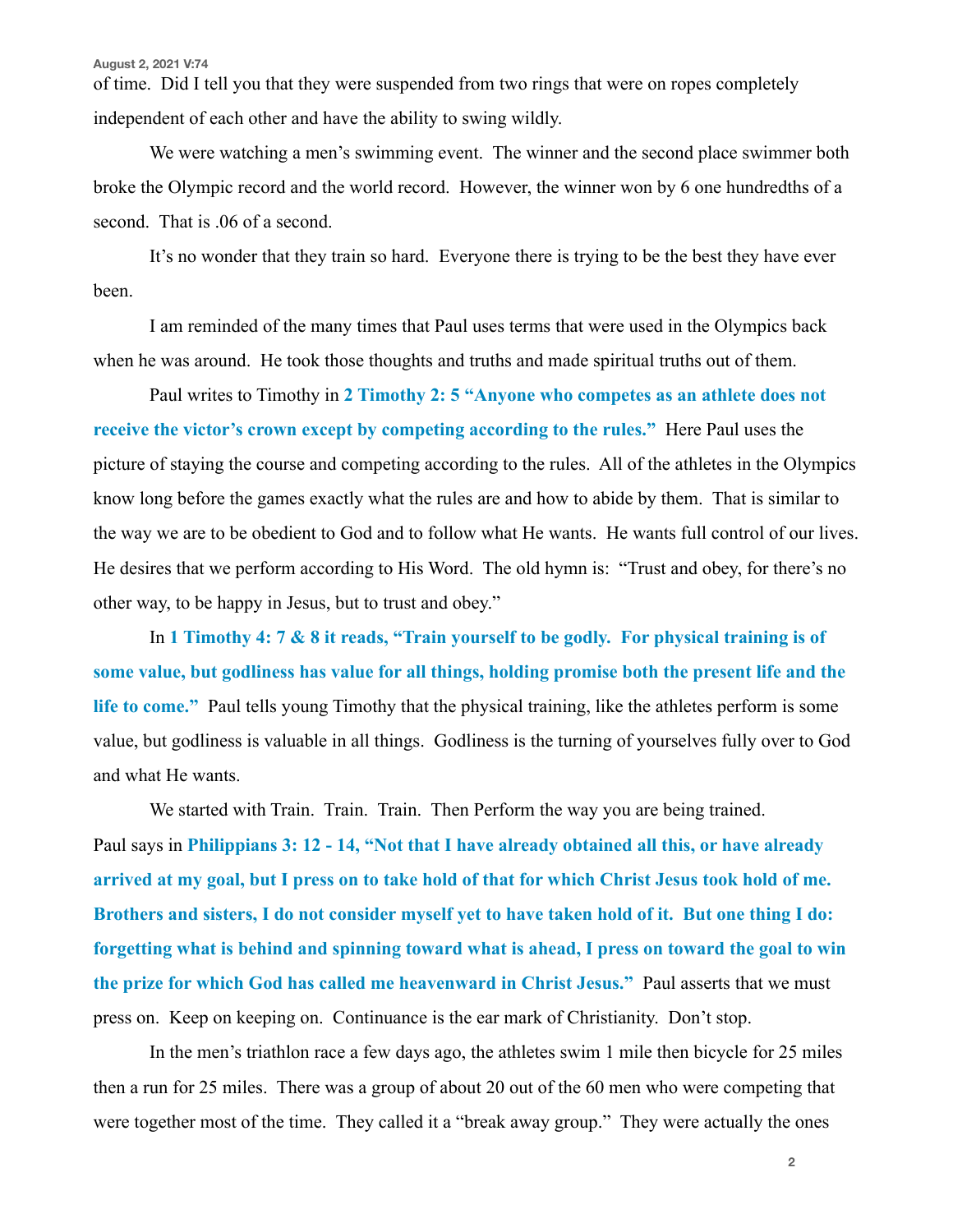**August 2, 2021 V:74**

who the announcers said would break away and lead the group throughout the race. Sure enough, they led the entire way in all 3 disciplines. Finally at the running race, it dwindled to 3. The one who had the best chance to win, the one who would probably come in second, and finally a man who had little chance of even finishing the race. But he kept going. When they got about a mile from the finish line, the one who had little odds of winning took off like a shot. He got far enough in front of the other two that when he made the last turn, he looked around and was so surprised that he couldn't even see the other two. He actually slowed down and walked across the finish line. This man was a bit more bulky than the skinny other contestants. But he stayed the course. He ran the race that he was trained for and his hard work and following the strategy paid off with a gold medal. He kept on keeping on.

 Let me encourage you to keep up the training. There is so much to learn from the Bible. Keep praying. Live a life well pleasing to God. Love one another the way you know Christ loves you. Finish well. Trust Him now more than ever. Let your life reflect the love of God in all that you do. There is an award for you. Maybe many rewards.

Blessings upon all y'all. Jack & Karen

## **Announcements**

- Wednesday Night Bible Study -Wednesday nights @ 6pm
- Burton Bridge meal Friday August 6 Church serves and provides desserts
- Women's Ministry 2nd Tuesday of each month @6pm Next meeting August 10 @ 6pm
- Women's Ministry White Cross Workday Saturday August 21 @ 9am
- Men's Prayer Breakfast Wednesday August 25, @ 7am